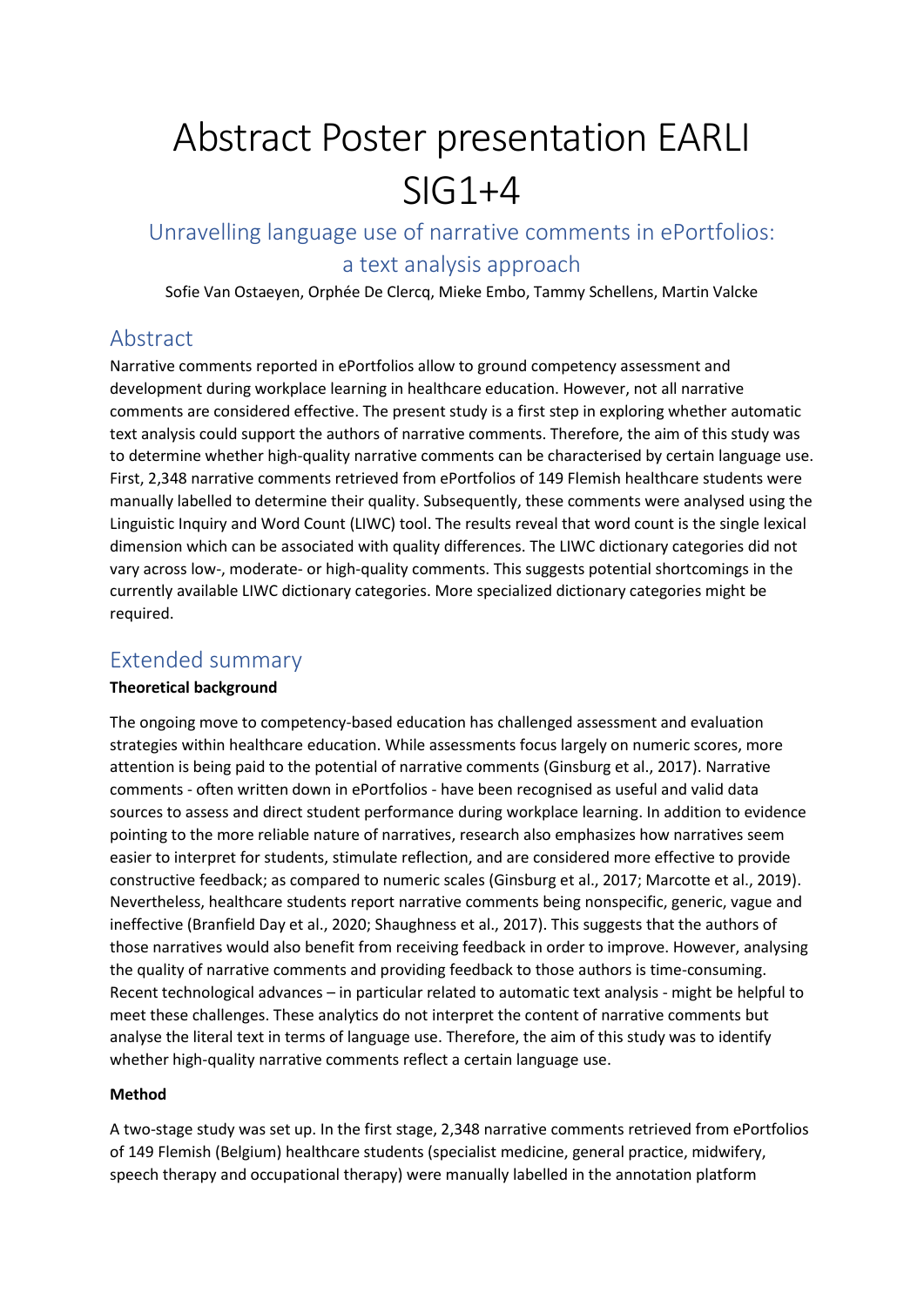INCEpTION (Klie et al., 2018), according to four quality criteria (performance, judgment, elaboration and improvement). In this way, narrative comments were labelled as of low (meeting none or one criterion), moderate (meeting two or three criteria) or high quality (meeting all four criteria). To ensure reliability, the codebook used was tested by three researchers and a subset of the comments (n=100) was double coded by two researchers. In the second stage, all narrative comments were analysed using the Linguistic Inquiry and Word Count (LIWC) tool (Pennebaker et al., 2015). This software quantifies language use along multiple lexical dimensions. These dimensions can be summations (e.g. word count) or percentages of words that match available LIWC dictionary categories such as part of speech (e.g. nouns, negations) and word categories (e.g. cognitive processes, time orientations). Consequently, an LIWC analysis results in a categorization of all words used following the available lexical dimensions, along with their summations or relative percentages.

#### **Results**

After the first study stage, 29% of the comments were labelled as of low quality, 56% as of moderate quality, and 15% as of high quality. In the second study stage, the three quality sets of comments were analysed by applying the Dutch lexicon of the LIWC (van Wissen & Boot, 2017). This resulted in an overview of the summations and relative percentages per lexical dimension for all narrative comments. To study potential differences due to variations in quality level, the average per lexical dimension across all comments at each quality level was calculated. When looking at the average word count across the three quality levels, we observed a clear difference. Low-quality comments counted on average 20 words, which was three times less as compared to moderate-quality comments (n=59) and more than eight times less compared to high-quality comments (n=165). When comparing the highest and lowest average percentages per dictionary category, only minor differences could be identified. The part-of-speech and word categories with percentages higher than 10% did not differ when comparing low-, moderate- and high-quality comments. These categories included dictionary words, total function words, words with more than six letters, punctuation marks, prepositions, common verbs, relativity, total pronouns, cognitive processes, present focus, adverbs, and social processes. Similarly, no differences could be observed when comparing the five dictionary categories with the lowest relative percentages, being anger, religion, death, swear, and non-fluencies. Only small differences in relative percentages could be identified.

#### **Theoretical and educational significance**

The LIWC analysis helped quantifying language use in narrative comments that vary in feedback quality. Our results showed that word count was the only lexical dimension that differed across the quality levels, which does not really offer insights into language use. Differences were not present when comparing the currently available LIWC dictionary categories while looking at low-, moderateor high-quality comments. This suggests potential shortcomings in the currently available dictionary categories. More specialized dictionary categories might be needed to identify the unique language use of high-quality narrative comments.

#### **References**

- Branfield Day, L., Miles, A., Ginsburg, S., & Melvin, L. (2020). Resident Perceptions of Assessment and Feedback in Competency-Based Medical Education: A Focus Group Study of One Internal Medicine Residency Program. *Academic Medicine*, *95*(11), 1712–1717. https://doi.org/10.1097/ACM.0000000000003315
- Ginsburg, S., van der Vleuten, C. P. M., Eva, K. W., & Lingard, L. (2017). Cracking the code: residents' interpretations of written assessment comments. *Medical Education*, *51*(4), 401–410.